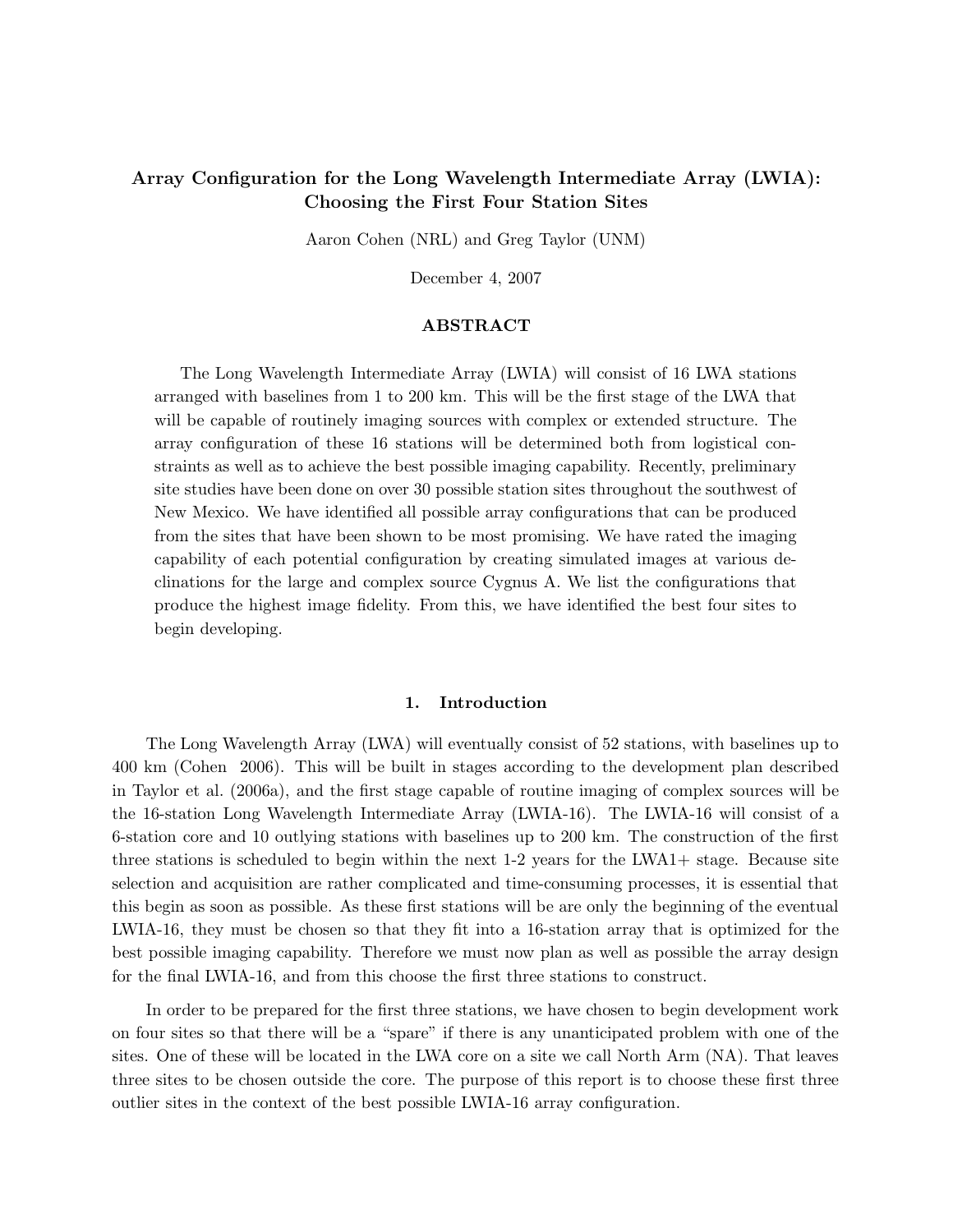We intend the LWIA-16 to operate as a real-time connected element interferometer over highbandwidth fiber (Taylor et al. 2006a). Therefore, we have only considered site locations on or near existing commercial optical fiber lines. Work to secure access to these fiber lines is ongoing but unlikely to be finalized before site acquisition must begin to meet the LWA development schedule. However, Taylor (2007b) has shown that it would also be possible to operate the LWA via lower bandwidth links, bringing time-stamped data back over disks. That would serve as a "back-up" plan should the preferred option of a fiber-connected array prove impractical.

#### 2. Array Optimization

There are many methods for optimizing arrays, and many different figures of merit used. One example is the side-lobe optimization technique developed by Leonia Kogan, and used for the LWA station design (Kogan and Cohen 2005), the VLA E-configuration and ALMA configuration studies. This technique uses an iterative process to rearrange the array elements to lower the sidelobes of the synthesized beam. While successful, this method relies on either complete or at least significant freedom of movement of the array elements. For example, within an LWA station, the antennas can be moved anywhere within a ∼100 meter diameter region.

This is not the case for the LWA array design. The positions of the stations cannot be varied continuously. Rather we must choose from a relatively small set of suitable locations. While optimization algorithms do not apply to such a problem, we still need to choose sites to maximize the imaging capability of the final array design. Fortunately, the discreet nature of this problem means that there are a finite number of possible array configurations. Once one decides on a figure of merit, the "best" of these finite options can be identified. This is the method we have used to determine the best LWIA array configurations.

### 3. Candidate Sites for LWA Stations

The LWA core will be placed near the north VLA arm, and six of the 16 LWIA stations will be placed in this region. For the 10 outlying stations, roughly 30 candidate sites have been identified based on various suitability factors including: land ownership, road access, existing optical fiber access, radio frequency interference (RFI) environment, and terrain. Exploratory visits to each of these sites have recently been completed (Taylor et al. 2006b, 2007a; Dickel et al. 2007) and 15 of these sites have been identified as the most promising in terms of both logistics and their potential to enhance the spatial frequency coverage of the final array. These 15 sites are listed in Table 1, and each of them have been named (ex: Horse Springs) and given a two-letter code (ex: HS) which is how they will be referenced for the remainder of this report. Along with the six core stations (including "North Arm" or NA), Figure 1 shows the locations of these 15 candidate sites, each labeled by its two-letter code.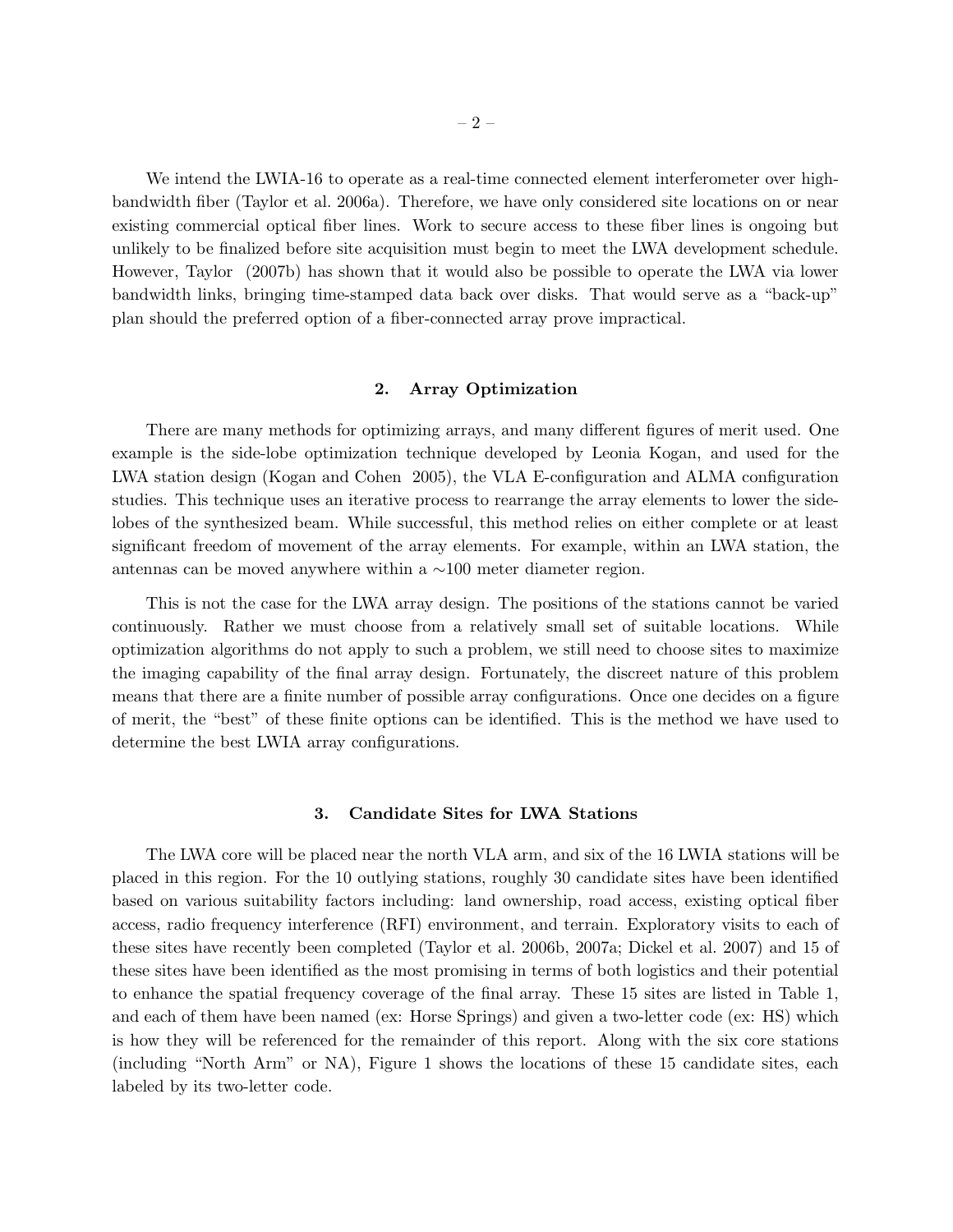

Fig. 1.— Candidate LWIA-16 station sites found to be suitable after visiting. Six stations will be in the LWIA core, including the NA site.

We already know the locations of the core stations which includes NA. For the 10 outlier sites, we must choose 10 of the 15 candidate outlier sites. With no constraints, there are 3,003 unique sets of 10 that can be chosen from 15 elements. However, this number can be reduced by applying some reasonable constraints. First, we know that the station VL, which is the site of the Long Wavelength Development Array (LWDA), will eventually become a site. So this can be fixed. Also, in order to achieve the desired resolution, we must have the long baselines to the core from the southwest, south and southeast directions provided by the MC, SJ and AC sites respectively. Fixing those as well, leaves a choice of 6 of the remaining 11. There are 462 such combinations, which is still large, but now a more reasonable amount to study. None of these four fixed sites can be used for the LWA1+ because MC, SJ and AC have baselines that are too long for this initial stage, and VL is currently occupied by the LWDA and other prototype antennas.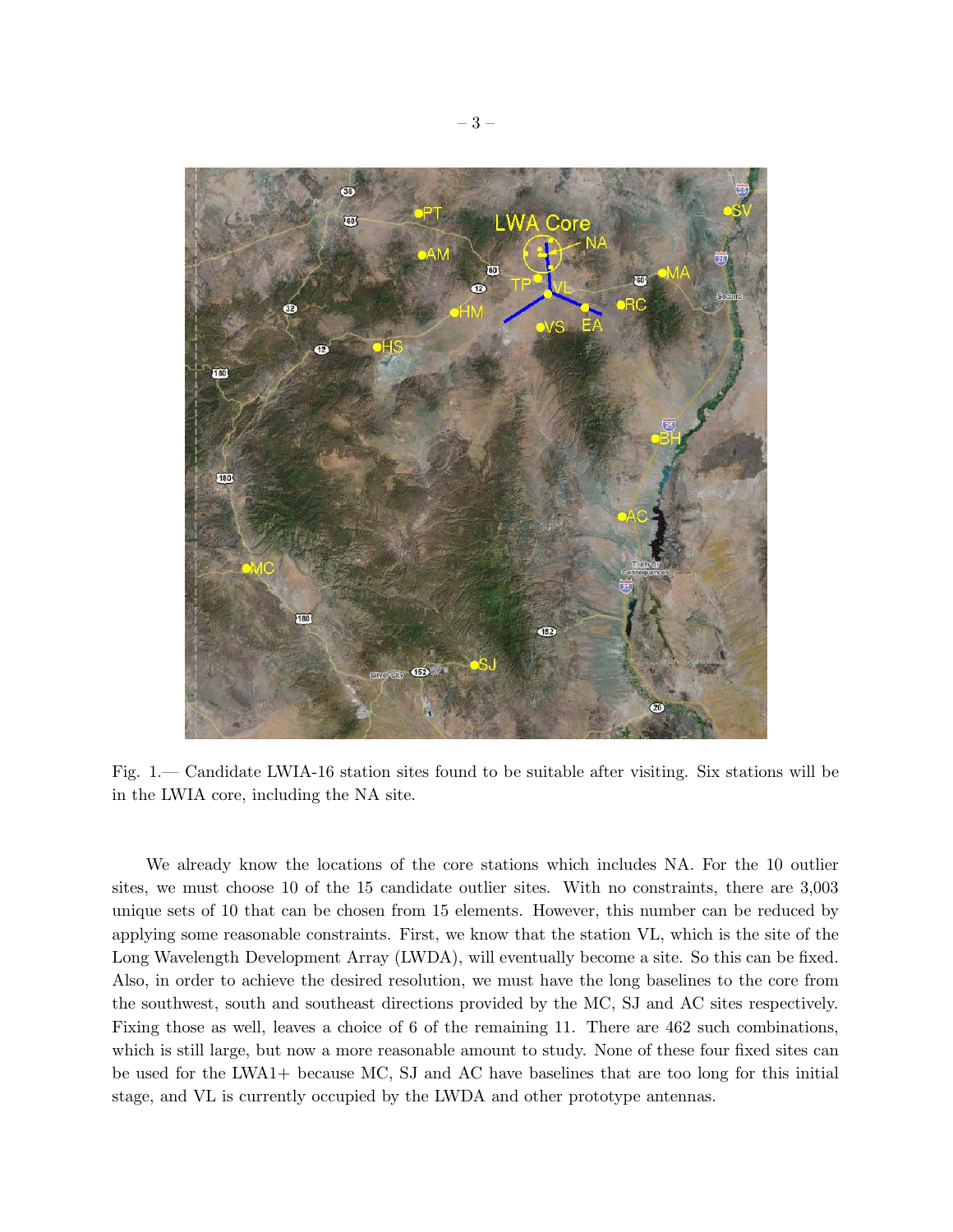

Fig. 2.— Cygnus A at 325 MHz imaged with the VLA in A-configuration with the Pie Town link. The resolution is  $2.5$ <sup> $\prime\prime$ </sup> .



Fig. 4.— Simulated 74 MHz image of Cygnus A with one potential configuration of the LWIA-16.

56 40 38 20 16 16 -28 - 38  $-40$ -50

Fig. 3.— Cygnus A at 74 MHz imaged with the VLA in A-configuration.



Fig. 5.— Residual image after subtracting from the simulated Cygnus A image the model image convolved to the same resolution.

# 4. Image Fidelity

The natural figure of merit for potential array configurations is image fidelity, or the ability to accurately reconstruct the source structure of celestial radio sources. Image fidelity is best measured with image simulations of a source that has source structure typical of that which the instrument will need to map. For this purpose, we have used the source Cygnus A, shown at 325 MHz in Figure 2. Cygnus A is a reasonable choice because it contains both small-scale features and large-scale diffuse emission. The true high-resolution structure is not known at low frequencies  $(\leq 100 \text{ MHz})$  because even the 74 MHz image taken with the largest VLA configuration has rather poor resolution (Figure 3). However, it is possible to use the higher frequency image as a model. Although the source morphology will certainly be somewhat different at 325 MHz than at lower frequencies, this model is sufficient for the purpose of image simulations.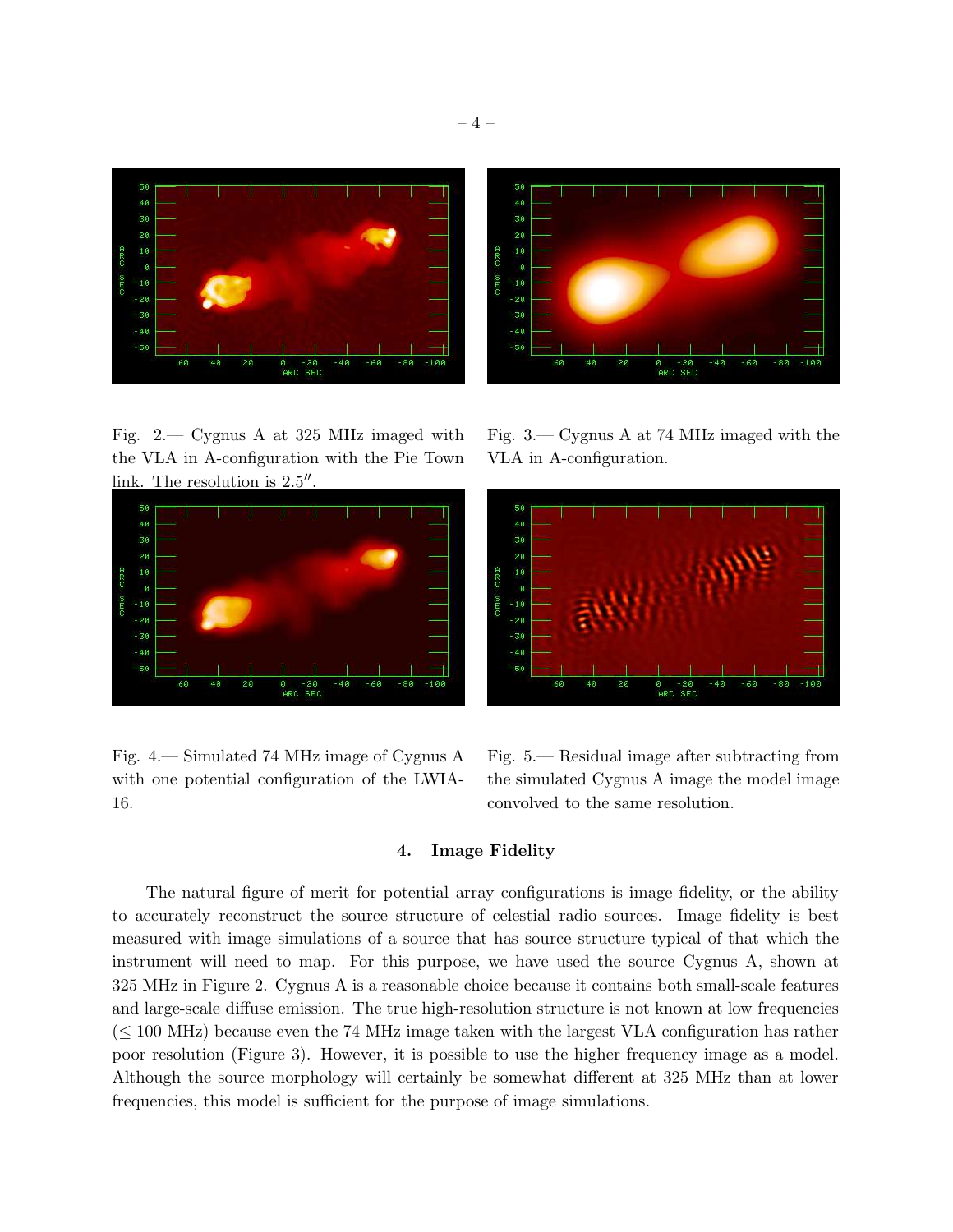

Fig. 6.— Fidelity index for two array options as a function of source declination.

For a given array configuration, the first step in image simulation is to create simulated visibility data. This is done with an algorithm written by Leonia Kogan (and implemented in AIPS as the task UVCON) that creates a database of visibilities calculated based on the source model, array geometry, frequency, simulated source location in the sky and hour-angle range of the observation. Next, this visibility data set is processed using the normal image processing algorithms used to create images from raw VLA data. This results in a simulated image, as seen in Figure 4 at 74 MHz for a sample LWIA configuration. Finally, the model image is convolved to the resolution of the simulated image and subtracted from the simulated image to create a residual map as shown in Figure 5. This residual map shows the inaccuracies in the image re-construction mainly due to incomplete spatial-frequency  $(uv)$  coverage. A "fidelity index" can be defined as the ratio of the peak flux density in the model image to the RMS variations in the residual map. The higher the fidelity index, the better the image fidelity.

#### 5. Simulating the LWIA-16

The LWIA-16 will not have the full imaging capability of the full 52-station LWA. Initially it will be limited to relatively bright and isolated sources (Cohen et al. 2007). Because of the limited spatial-frequency (uv) coverage, snapshot imaging capability will still be very limited and most imaging of complex sources will need to be done with "full-track" observations. Therefore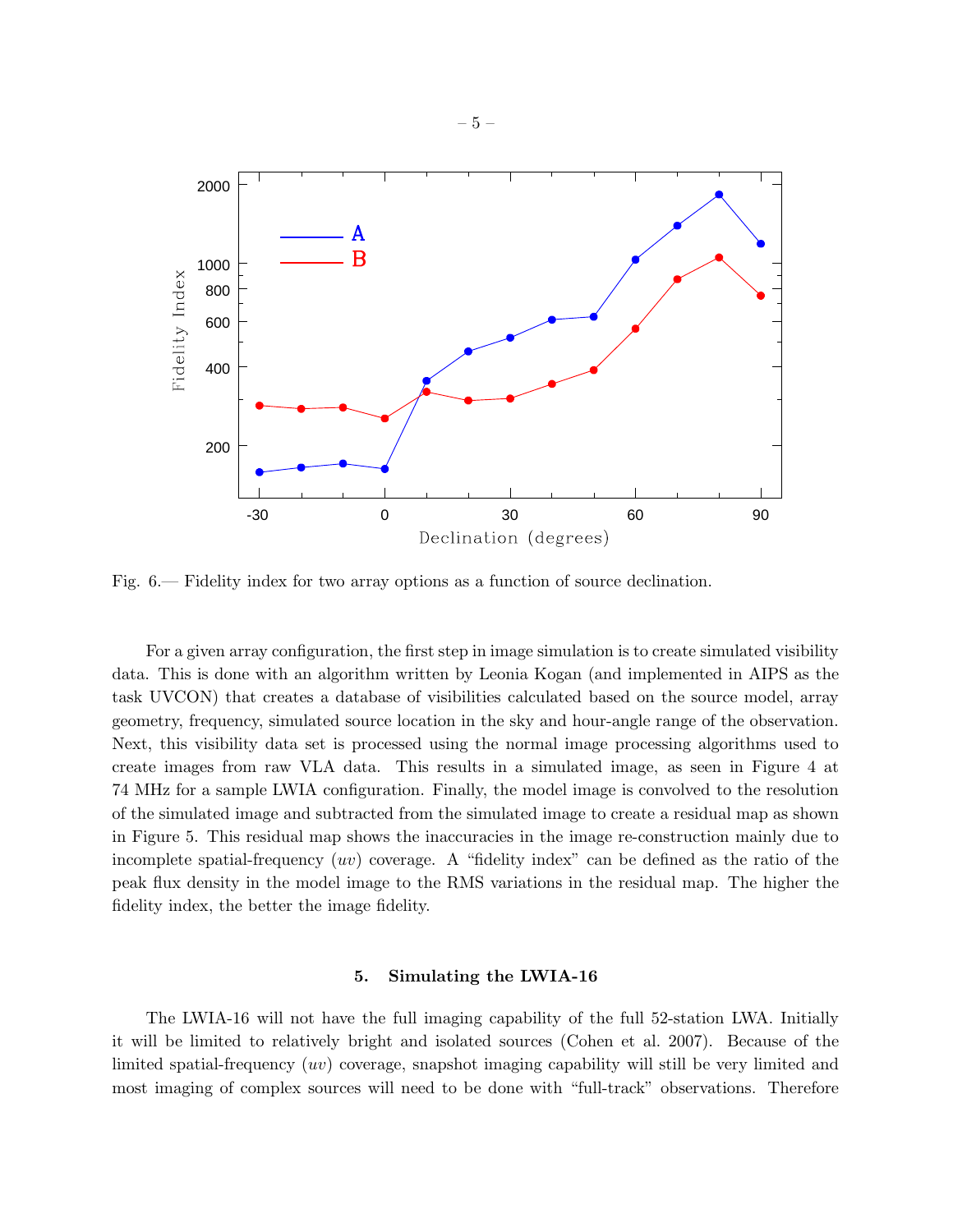the imaging we have simulated is for time-synthesis observations that last the entire time that a source is above 20° elevation. While the dipole beam pattern will be attenuated at the low end of this elevation limit, there will still be plenty of sensitivity for the relatively bright objects described in Cohen et al. (2007). We also note that these simulations make use of current software that uses a constant primary beam shape, yet the LWA primary beam will become elongated at lower elevations. However, this also is not a significant factor as the primary goal of the LWIA-16 will be to image bright isolated sources, and in such cases we only need to be concerned with the very center of the field of view.

We simulated sources located at each of the 13 declinations between  $-30°$  to  $+90°$  at  $10°$ degree intervals. Figure 6 plots the resulting fidelity index for two potential arrays shown for comparison. In general, the fidelity index improves for higher source declinations, because earthrotation synthesis is more effective at higher declinations and away from the equator. This is seen for both configurations shown. However, this difference is less dramatic for configuration "B". So while configuration "A" has better image fidelity at high declinations, configuration "B" does not decline as much at the lower declinations. It is desirable for the LWIA to have high image fidelity over the entire sky, and to not have "holes" where its performance is very poor. Therefore, configuration "B" is preferable, because its worst values are higher than the worst values for configuration "A". While configuration "A" performs better at high declinations, configuration "B" is better over the sky as a whole.

With this in mind, we use two parameters to evaluate each configuration. One is the minimum value of the fidelity index for each declination simulated. The second is the geometric mean of the fidelity index for all declinations weighted by the solid angle of sky at each declination (proportional to  $\cos \delta$ ). This is meant to reflect the overall performance, and we will refer to this as the "average" fidelity index. Figure 7 plots all 462 possible array configurations as a function of these two parameters. There is a clear correlation between the average and minimum fidelity indices, but many comparisons involve trade-offs between a configuration that has a better average fidelity index to one that has a better minimum fidelity index. Clearly both are important. For this reason, we have chosen the figure of merit (FOM) to be the geometric mean of the minimum and average fidelity indices. Also plotted in Figure 7 are contours of constant FOM, labeled as a percentage of the configuration with the highest FOM. By this standard, returning to the configurations compared in Figure 6, "B" has a significantly higher FOM than "A" (289.39 vs. 232.55).

#### 6. Results and Discussion

Figure 7 demonstrates that none of the possible array configurations for the LWIA are dramatically better than all the rest. Rather, there is a roughly continuous spread of FOM values ranging from the highest value of 359.46 to the lowest value of 58.18. In fact, of the 462 configurations, 20 of them have a FOM at least 90% as high as the "best" configuration. This is good news, because if practical considerations make the "best" configuration impossible, or too expensive, there are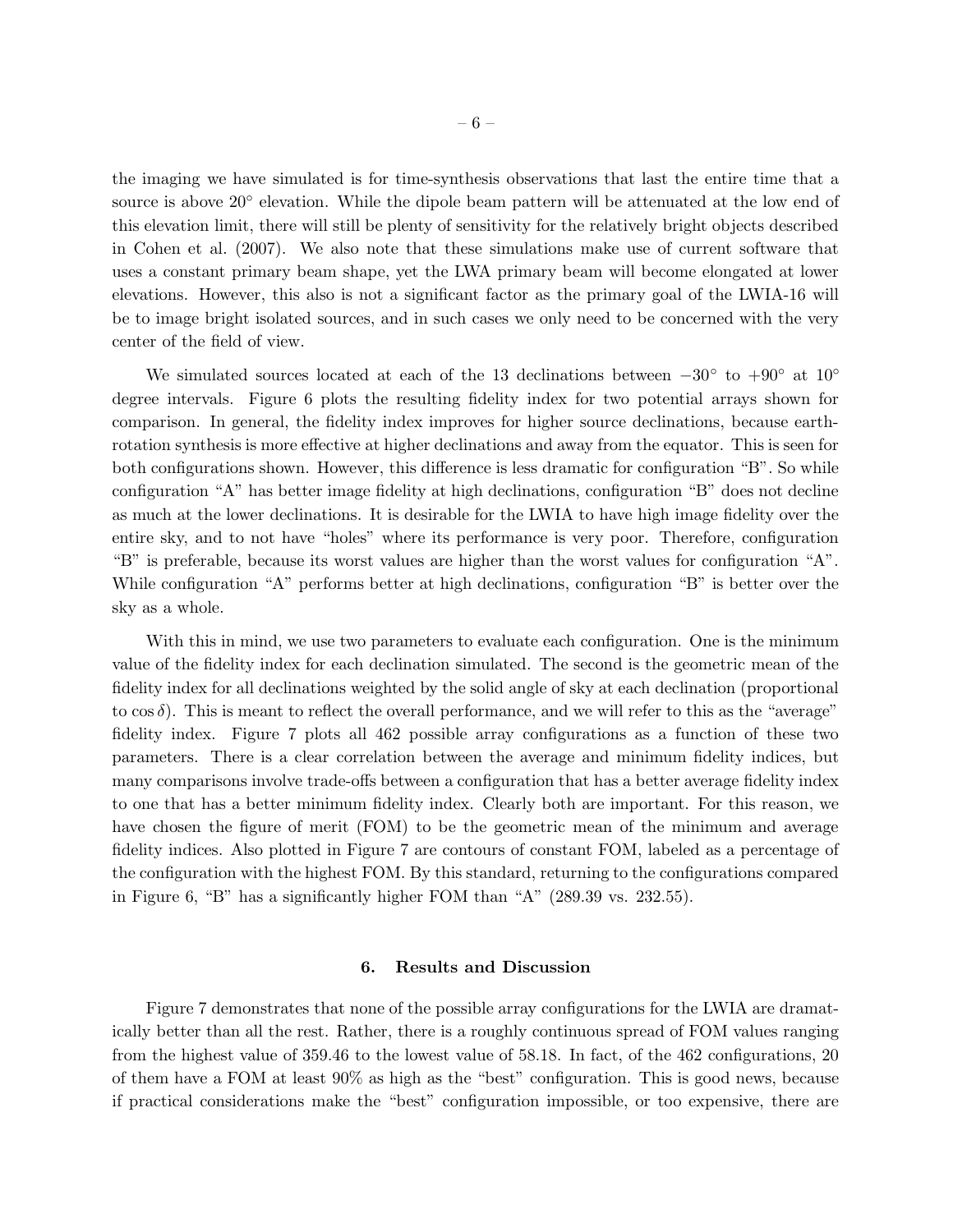

Fig. 7.— Average and Minimum Fidelity Indices for each potential LWIA array configuration.

other configurations with FOM nearly as high. The 20 "best" configurations are listed in Table 2.

To determine the three best outlier sites to develop first, we consider the best 10 of the configurations listed in Table 2. First, we note that only three of the "top 10" contain the site VS. The site VS is 7-8 miles away from any known fiber connection (Dickel et al. 2007). Though it is possible to install a fiber link, this is expensive. It might be worth the expense if this site were essential for high image fidelity, but being in only three of the top 10, this expense does not seem worthwhile. Therefore, we will avoid this site and the arrays that include it. That eliminates configurations 1, 2 and 6. Of the remaining seven best configurations, HS is the only site that is in all of them. Therefore HS should be selected. The next most frequent sites are PT, SV and HM, which are each in six of the remaining seven configurations. The PT site will be somewhat difficult to develop because it requires ∼3 miles of fiber to be installed. Further, that location already contains the Pie Town VLBA antenna which has a 74 MHz dipole and is connected by fiber to the VLA. To maximize the science that can be done with LWA1+, it would be best to develop other sites at that stage, and therefore we set aside PT for now. The site SV is at the UNM Field Station in the Sevilleta National Wildlife Refuge, and this site will not require the same land acquisition process as the others. Therefore, while it is likely we will eventually use this site, we set it aside for now also. That leaves HM, which we choose to select. With one more site to select, we consider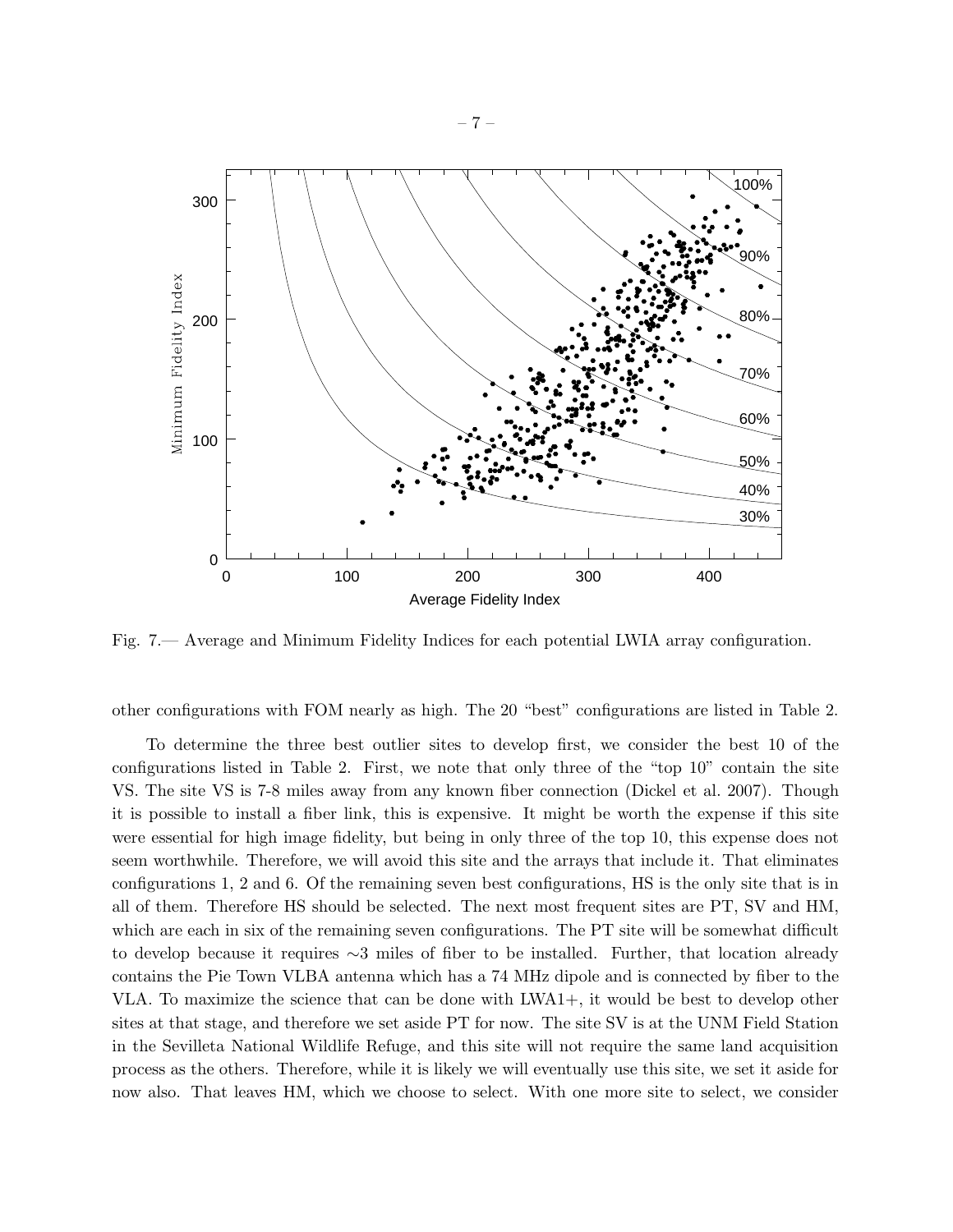the next most frequently occurring sites, BH and EA, which are each in five of the remaining seven top-10 configurations. Because BH is probably too long of a baseline for the LWA1+, we select EA instead. This also makes sense as the combination of HS, HM and EA appears in configurations ranked 3, 4, 5 and 8 in Table 2 which are four of the top five array configurations that do not include VS. Therefore, including the site in the core, we conclude that the four best sites to begin development are NA, HS, HM and EA.

## REFERENCES

- A. Cohen, "A Potential Array Configuration for the LWA" Long Wavelength Array Memo #55, September 29, 2006
- A. Cohen, T. Clarke & J. Lazio "Early Science from the LWA Phase II: A Target List", Long Wavelength Array Memo #80, February 12, 2007.
- J. Dickel, P. Crane, and A. Cohen, "More Sites for the LWA South Circle", Long Wavelength Array Memo #99, September 3, 2007
- L. Kogan and A. Cohen, "Optimization of the LWA Antenna Station Configuration Minimizing Side Lobes", Long Wavelength Array Memo #21, May 4, 2005
- G. Taylor et al. "LWA Overview", Long Wavelength Array Memo #56, September 22, 2006.
- G. Taylor, P. Crane, F. Owen, J. Dickel, and W. Lucero, "A First Look at Sites for the LWA", Long Wavelength Array Memo #62, November 13, 2006
- G. Taylor, A. Cohen, P. Crane, J. Dickel, and W. Lucero, "More Sites for the LWA: Sevilleta, Pie Town, Horse Springs, and Parts West", Long Wavelength Array Memo #97, August 7, 2007
- G. Taylor, "LWA Data Communications The Sneakernet Option" Long Wavelength Array Memo #110, November 30, 2007

This preprint was prepared with the AAS IATEX macros v5.2.